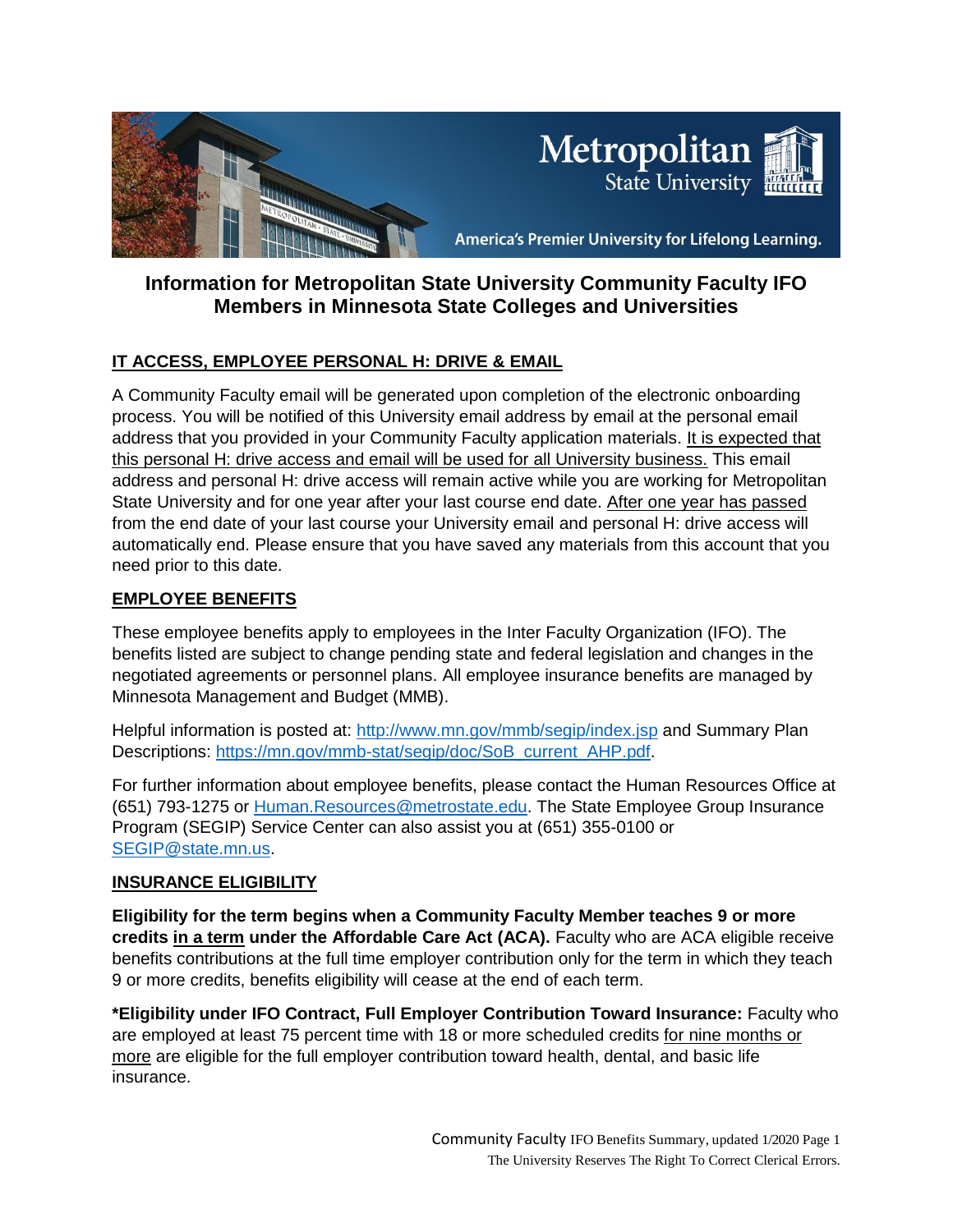**Eligibility under IFO Contract, Partial Employer Contribution Toward Insurance:** Faculty who are employed at least 50 percent time, 12 scheduled credits, but less than 75 percent time, 18 scheduled credits, for nine months or more may be eligible for a partial employer contribution equal to 75 percent of the full employer contribution toward insurance.

### **Faculty have the eligibility to waive these benefits by completing the required documentation with State Employee Group Insurance Program (SEGIP).**

\*This eligibility level would not be reached for employees who are classified as Community faculty. At the time that they exceed 12 credits they would be placed into a fixed-term position.

# **INSURANCE EFFECTIVE DATE**

**Insurance coverage does not take effect until after 35 calendar days of employment**. MMB may require you to submit legal documentation acceptable to MMB to establish the eligibility of your dependents including the appropriate MMB certification form for evaluation of eligibility. If you do not provide documentation acceptable to MMB or knowingly provide false information as proof of eligibility, your dependents may be removed from the plan, and you may be required to reimburse the Plan for claims the Plan paid on behalf of the ineligible dependent during the period of ineligibility.

# **BASIC LIFE INSURANCE**

The employer provides and pays for term life insurance coverage for employees who receive a benefits contribution under the IFO contract provisions. The amount of coverage is based on the employee's annual salary. Additional information will be provided to you in your enrollment packet.

#### **HEALTH INSURANCE**

The Minnesota Advantage Health Plan offers comprehensive health coverage, four cost level options, and three insurance carriers: Blue Cross Blue Shield of Minnesota, HealthPartners, and PreferredOne. Benefit coverage is uniform across all carriers. Most care is coordinated through the member's primary care clinic. Members may self-refer to some specialists including obstetricians/gynecologists, chiropractors, and mental health/chemical dependency practitioners.

There are no out-of-pocket costs for preventive care such as immunizations, well-child care, and routine annual check-ups. Cost-sharing in the form of deductibles, copays, and/or coinsurances apply to other services. The total cost will be dependent upon the cost level of the member's clinic. See the attached health plan benefits schedule for a summary of the coverage and out-ofpocket costs. Employees have the ability to waiver any coverages and must submit a waiver form to the State Employee Group Insurance Program.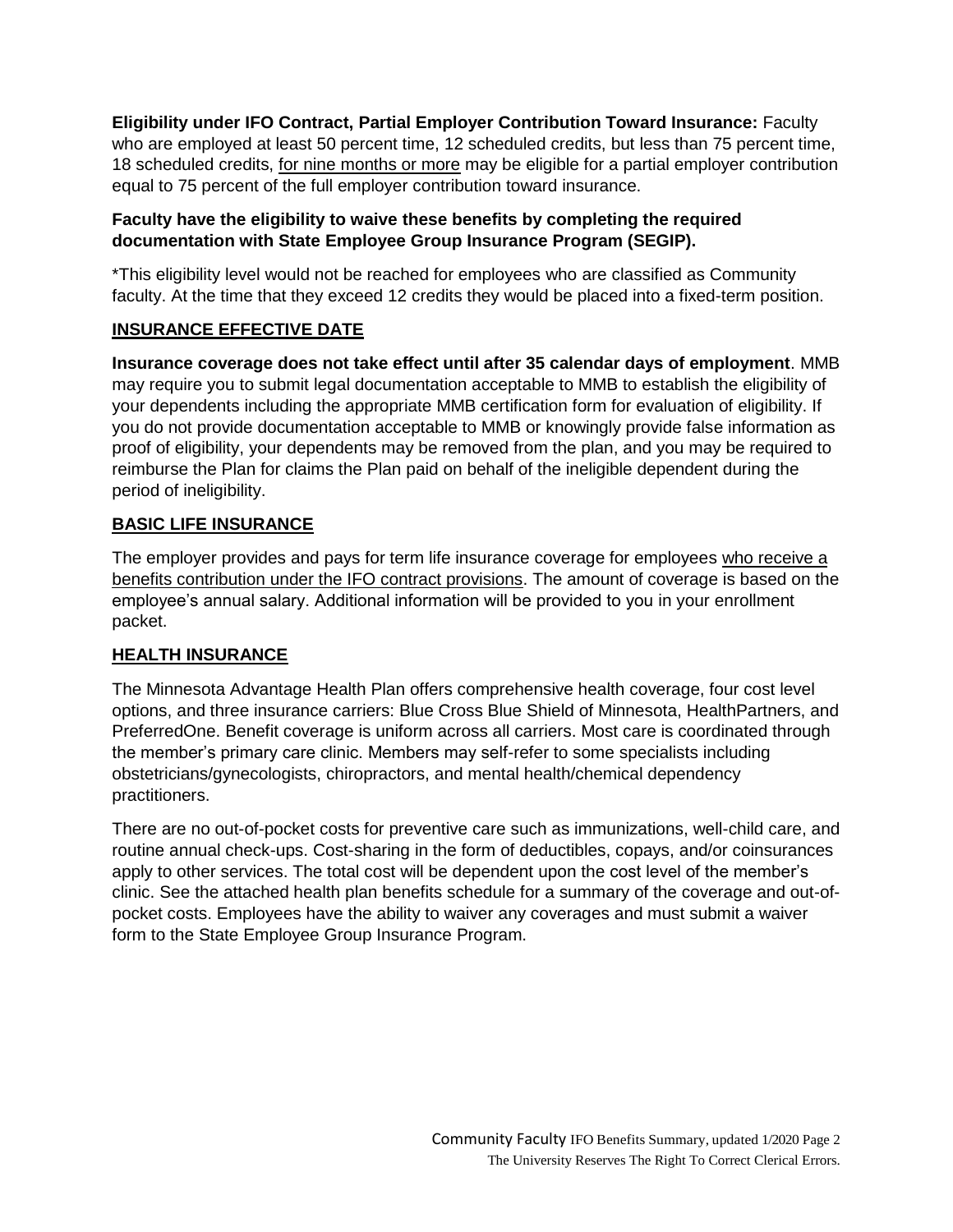The following are the calendar year 2020 monthly premiums for employees who are eligible for the **full** employer contribution toward insurance:

|                                  | Single Coverage |          | <b>Family Coverage</b> |            |
|----------------------------------|-----------------|----------|------------------------|------------|
| <b>HEALTH PLAN</b>               | <b>Employee</b> | Employer | <b>Employee</b>        | Employer   |
|                                  | <b>Pays</b>     | Pays     | <b>Pays</b>            | Pays       |
| Advantage Blue Cross Blue Shield | \$35.04         | \$665.68 | \$239.02               | \$1,821.58 |
| Advantage HealthPartners         | \$35.04         | \$665.68 | \$239.02               | \$1,821.58 |
| Advantage PreferredOne           | \$35.04         | \$665.68 | \$239.02               | \$1,821.58 |

The following are the calendar year 2020 monthly premiums for employees who are eligible for the **partial** employer contribution toward insurance:

|                                  | Single Coverage |          | <b>Family Coverage</b> |          |
|----------------------------------|-----------------|----------|------------------------|----------|
| <b>HEALTH PLAN</b>               | <b>Employee</b> | Employer | <b>Employee</b>        | Employer |
|                                  | <b>Pays</b>     | Pays     | <b>Pays</b>            | Pays     |
| Advantage Blue Cross Blue Shield | \$367.88        | \$332.84 | \$1,149.80             | \$910.80 |
| Advantage HealthPartners         | \$367.88        | \$332.84 | \$1,149.80             | \$910.80 |
| Advantage PreferredOne           | \$367.88        | \$332.84 | \$1,149.80             | \$910.80 |

#### **DENTAL INSURANCE**

The dental plans offer comprehensive coverage that include both preventive and corrective services. Preventive care such as periodic examinations, cleanings, and x-rays are covered 100%. An annual deductible and a coinsurance apply to corrective services such as fillings, restorative crowns, root canals, oral surgery, orthodontics, etc. Employees have the ability to waiver any coverages and must submit a waiver form to the State Employee Group Insurance Program.

The following are the calendar year 2020 monthly premiums for employees who are eligible for the **full** employer contribution toward insurance:

|                                   | Single Coverage |          | <b>Family Coverage</b> |          |
|-----------------------------------|-----------------|----------|------------------------|----------|
| <b>DENTAL PLAN</b>                | <b>Employee</b> | Employer | <b>Employee</b>        | Employer |
|                                   | <b>Pays</b>     | Pays     | <b>Pays</b>            | Pays     |
| <b>State Dental Plan</b>          | \$13.50         | \$27.24  | \$53.40                | \$67.14  |
| HealthPartners State of MN Dental | \$13.50         | \$27.24  | \$53.40                | \$67.14  |
| Plan                              |                 |          |                        |          |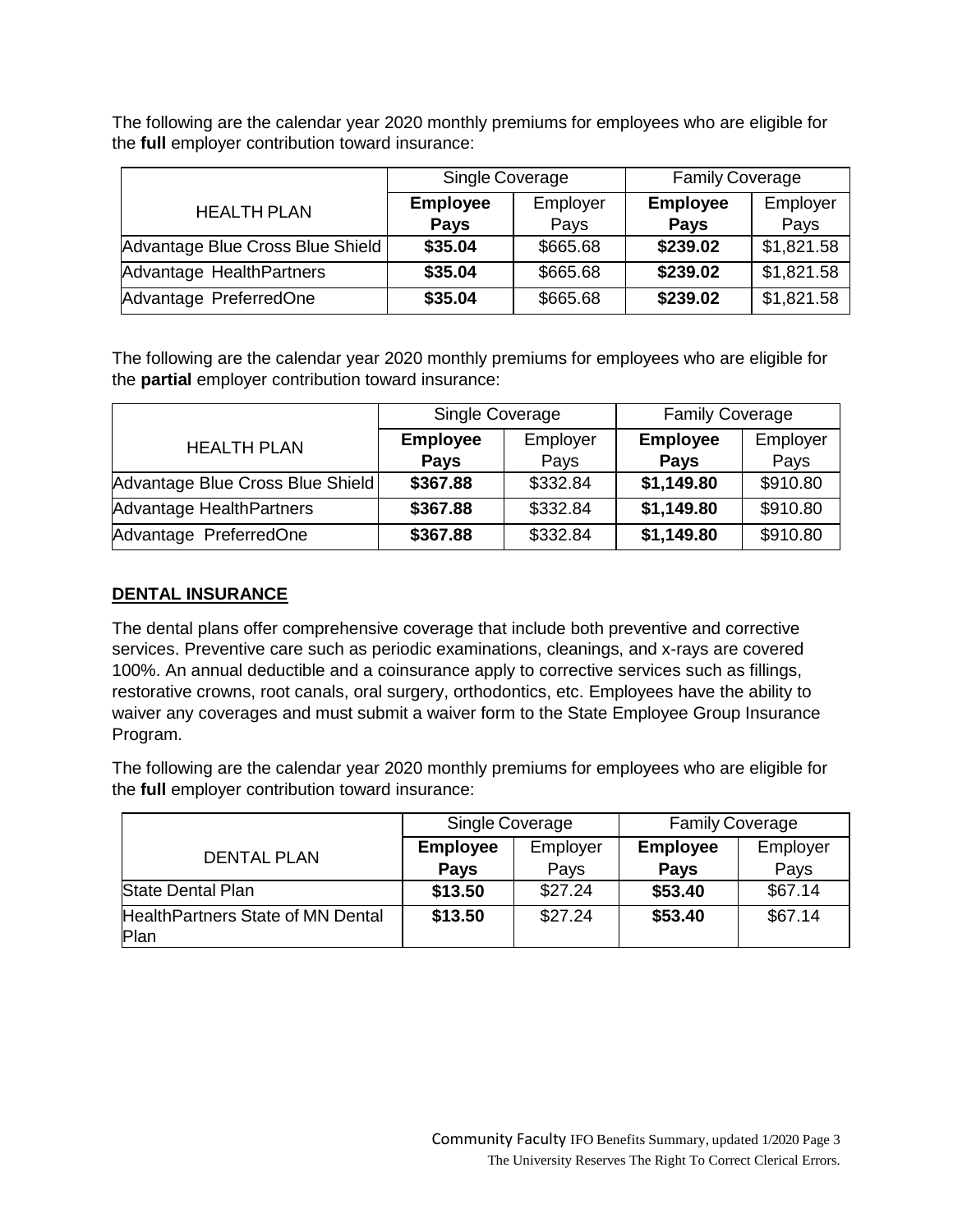The following are the calendar year 2020 monthly premiums for employees who are eligible for the **partial** employer contribution toward insurance:

|                                   | Single Coverage |          | <b>Family Coverage</b> |          |
|-----------------------------------|-----------------|----------|------------------------|----------|
| <b>DENTAL PLAN</b>                | <b>Employee</b> | Employer | <b>Employee</b>        | Employer |
|                                   | <b>Pays</b>     | Pays     | <b>Pays</b>            | Pays     |
| <b>State Dental Plan</b>          | \$27.12         | \$13.62  | \$86.96                | \$33.58  |
| HealthPartners State of MN Dental | \$27.12         | \$13.62  | \$86.96                | \$33.58  |
| Plan                              |                 |          |                        |          |

# **OPTIONAL INSURANCE**

Employees who are benefits eligible may purchase optional insurance and participate in pre-tax flexible spending accounts through the State Employee Group Insurance Program (SEGIP). These pre-tax account options include: Medical/Dental Expense Account (MDEA), Dependent Care Expense Account (DCEA), and Transit Expense Account (PKEA and BVEA).

Optional insurance plans include: Additional employee, spouse, and child life insurance; employee and spouse accidental death and dismemberment insurance; and short-term and long-term disability insurance. New employees may enroll without evidence of insurability.

### **RETIREMENT SAVINGS PLANS**

Eligible employees will participate in either the Individual Retirement Account Plan (IRAP) or the Minnesota Teachers Retirement Association (TRA). Employee and employer contributions to the IRAP or TRA are a percentage of gross salary and are set by the State Legislature and may not be altered.

Two voluntary retirement savings programs are also offered: Tax Sheltered Annuity (TSA)/403(b) Plan and the Minnesota State Deferred Compensation/457 Plan. More information can be found at: [http://www.minnstate.edu/system/hr/employees/retirement/index.html.](http://www.minnstate.edu/system/hr/employees/retirement/index.html)

# **LIFE MATTERS - EMPLOYEE ASSISTANCE PROGRAM (EAP)**

Employees who are experiencing personal or professional problems that interfere with their work can receive confidential and free information, assessment and referral assistance from EAP professionals. For more information, visit: [http://mn.gov/mmb/segip/health](http://mn.gov/mmb/segip/health-solutions/employees/eap/)[solutions/employees/eap/.](http://mn.gov/mmb/segip/health-solutions/employees/eap/)

#### **TUITION WAIVER**

Community Faculty are eligible to enroll in courses at any of the **Minnesota State four-year institutions** without payment of tuition or fees, except laboratory and special course fees. Community Faculty shall be eligible for waiver up to the total number of credit hours taught by the Community Faculty member per year, tuition free. The employee's spouse or financially dependent children may share the waiver of tuition benefit. Some tuition benefits are taxable. For more information, please contact Nancy Moritz at [Nancy.Moritz@metrostate.edu.](mailto:Nancy.Moritz@metrostate.edu)